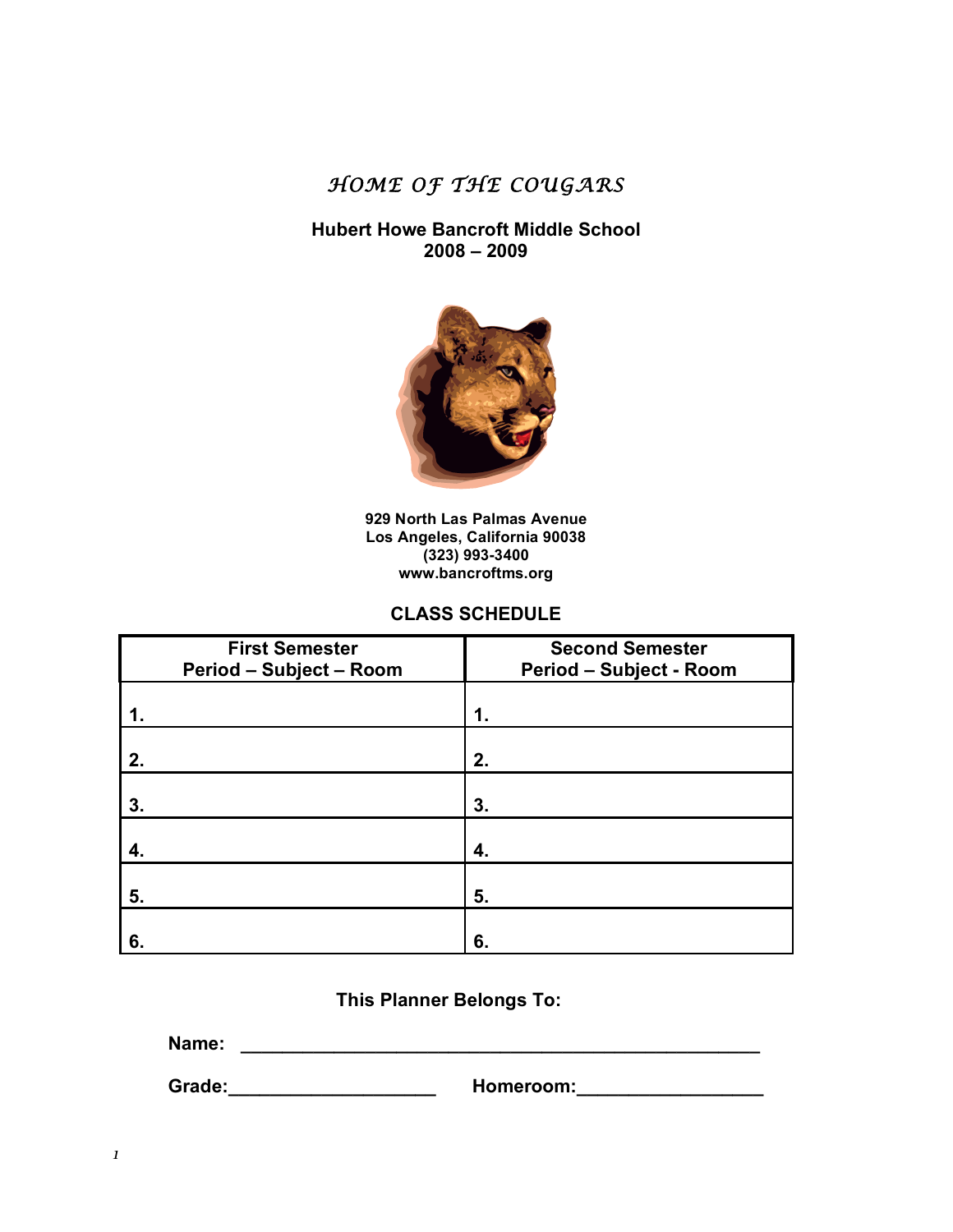# **HUBERT HOWE BANCROFT MIDDLE SCHOOL**

*September 2008* 

*Dear Students,* 

*Welcome to Hubert Howe Bancroft Middle School and Performing Arts Magnet, Home of the Cougars, "Where Students Come First." We hope you had an enjoyable summer and are ready to return to school with a genuine belief in our theme, "Together We Will Make a Difference."* 

*Six graders, we are extremely pleased that you have made Bancroft your middle school of choice. We hope that this new experience will be exciting and rewarding. Your teachers are eager to greet you and help you make a smooth transition from elementary school.* 

*Seventh graders, you are in a unique situation where you can look back and see the mistakes as well as the progress you made as six graders, and you can look ahead to new and exciting challenges in the eighth grade. This should be a thrilling time in your life.* 

*Eighth graders, you are the "seniors" of Bancroft. We expect that you will be positive role models and set good examples of leadership for the entire student body. Your primary goal should be to prepare yourselves for high school by achieving high academic standards, earning excellent grades, and growing in citizenship and leadership. We are looking forward to seeing you walk across the stage on culmination day.* 

*We strongly encourage all students to make this school year your best year ever. Always display your best behavior, participate in school activities, and demonstrate your school pride and spirit. Remember that Cougar Citizens are:* 

*Safe Responsible Respectful* 

*Working together – students, parents, and faculty – we will make a difference.* 

*Sincerely,* 

*Cheryl Hildreth Principal*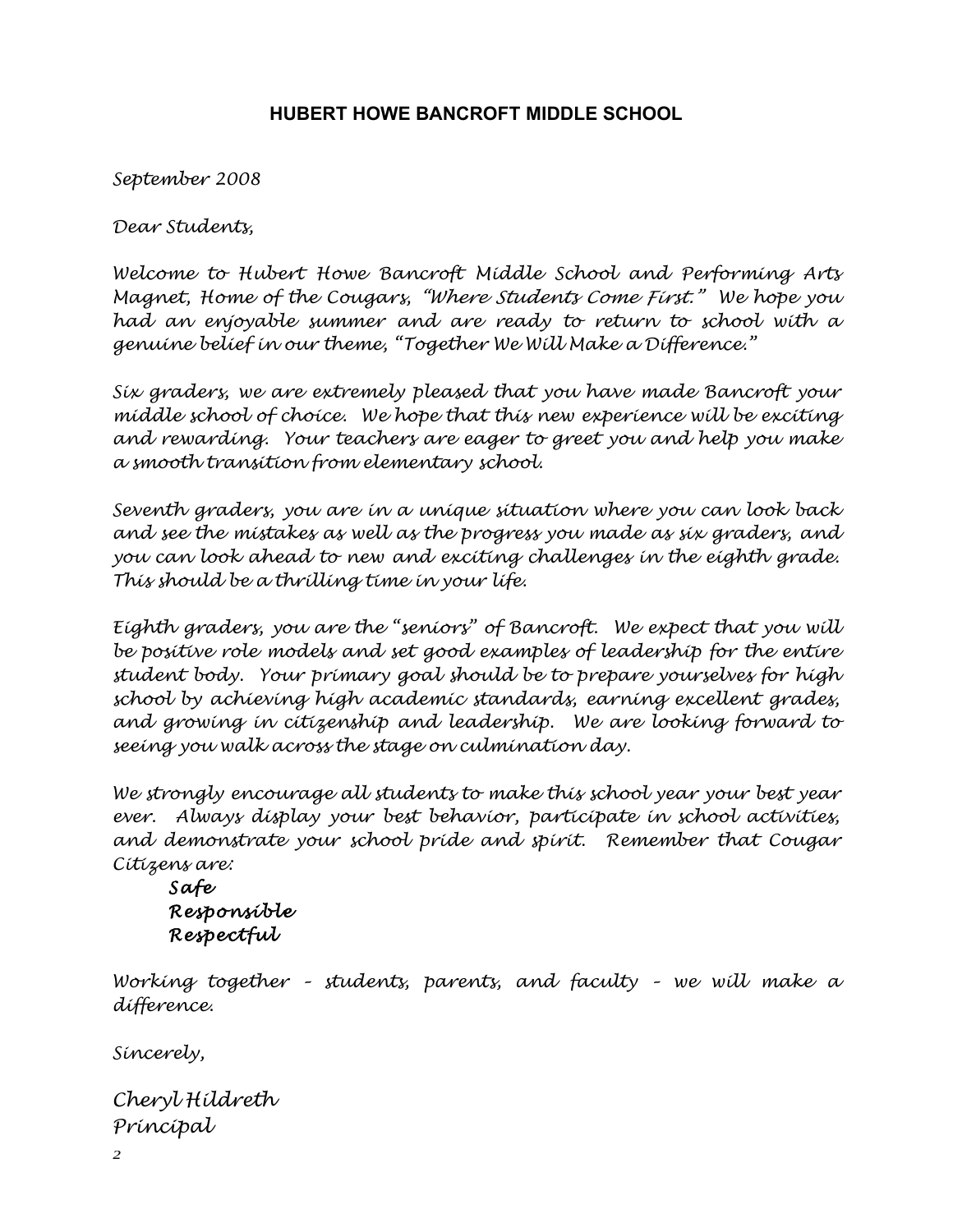# *SUPPORT STAFF*

| Principal: C. Hildreth                    | 6 <sup>th</sup> Grade Counselor:               |
|-------------------------------------------|------------------------------------------------|
| Asst. Principal: J. Scibetta              | 7 <sup>th</sup> Grade Counselor: A. Roesner    |
| Asst. Principal: C. Cuellar               | 8 <sup>th</sup> Grade Counselor: E. Mintz      |
| Asst. Principal: R. Powell                | Nurse: L. Legac                                |
| <b>Magnet Coordinator: B. Alanis</b>      | <b>School Police Officer: Officer Pastrana</b> |
| Title I Coordinator: S. Arakelyan         | Admin. Assistant: J. Johnson                   |
| <b>Bilingual Coordinator: L. Galdamez</b> | Librarian: S. Lawrence                         |
| Dean of Discipline: E. Miller             | Financial Manager: A. Dumaua                   |
| Dean of Attendance: A. Shoemaker          | Cafeteria Manager: M. Vahid                    |

#### *WHERE TO GO FOR HELP*

#### **Main Office**

To speak with an administrator

### **Attendance Office**

Change of address/phone number – Check out of school – Enrollment – Transfer permit – Bus applications – Lost and Found

## **Counseling Office**

Class schedule problems – Personal problems – Emergency phone calls – Report cards / grades

### **Magnet Office**

Magnet students' counseling and discipline concerns – Bus applications

## **Health Office**

Injury – illness – Take medication

#### **Student Store**

School supplies – P.E. uniforms – Special sales (i.e. Yearbook) – Tickets for special events (i.e. show tickets) – Pay for lost or damaged textbooks – Student Planners

## **Dean's Office**

Discipline problems

## **Parent Center**

Replacement of school uniforms

### **Cafeteria – Window 17**

Questions or concerns regarding meal tickets

#### **Lost and Found**

In the Oral Arts Room across from the Attendance Office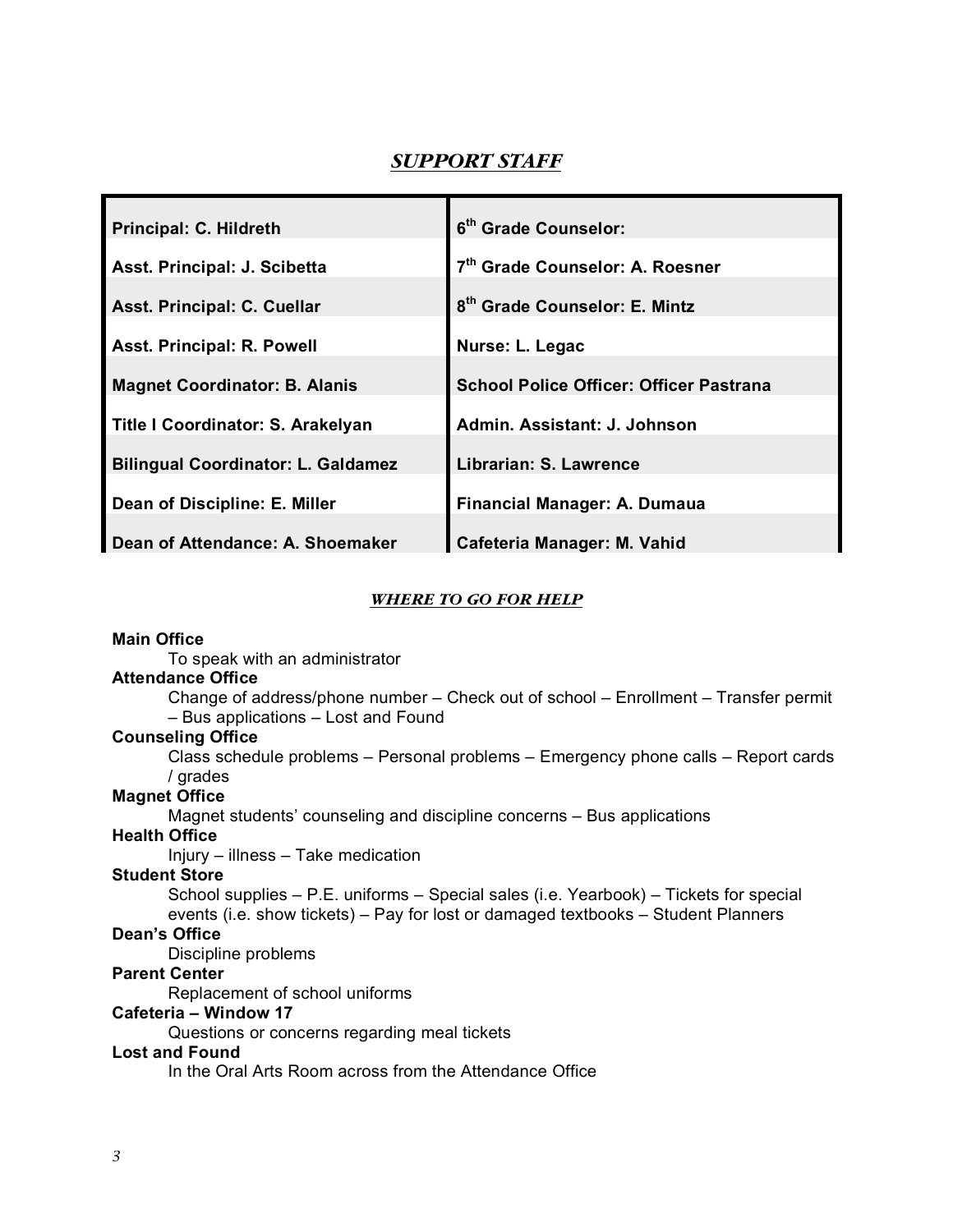## *BANCROFT MIDDLE SCHOOL'S MISSION STATEMENT*

The mission of Hubert Howe Bancroft Middle School is to provide a learning environment in which all students in a diverse population achieve and maintain levels of proficiency in all subject areas as determined by established state standards, teacher-directed goals, and individual interests in order to become productive members of society.

## *BRIEF HISTORY OF BANCROFT*

Hubert Howe Bancroft Junior High School opened its doors for the first time in September 1929 with 700 seventh, eighth and ninth grade students and sixteen teachers. The school was named for Hubert Howe Bancroft, a historian and writer of Western and California history. In 1981 Bancroft added the performing arts magnet. Beginning with the 1994-95 school year, Bancroft Junior High officially changed its name to *Bancroft Middle School* and we welcomed sixth graders to our school for the first time. On April 6, 2005, we commemorated the  $75<sup>th</sup>$  anniversary of Bancroft with a gala celebration. Today Bancroft has approximately 1400 students and 55 teachers.

## *THE BANCROFT "B's"*

- **1. Be a Learner.** Arrive each day properly prepared to learn.
- **2. Be Punctual.** Be on time to class. Don't allow tardies to interfere with your learning.
- **3. Be On Task.** Work on your given assignment at all times**.** Always show maturity and responsibility in your actions.
- **4. Be Focused.** Be quiet and ready to start your class work by the time the tardy bell rings. Remain on task. Get permission from your teacher if you need to get out of your seat.
- **5. Be Respectful.** Be courteous and respectful to your teacher and fellow classmates at all times. Never bring gum or food into the classroom, never throw an object across the room and never use class time for grooming. Treat all school property with respect.

## *STUDENT BEHAVIOR*

## **Code of Conduct**

Bancroft students are expected to:

- 1. Be courteous and cooperative with all students, teaches and staff.
- 2. Respect the rights and property of others.
- 3. Attend all classes every day.
- 4. Be on campus at all times, including nutrition and lunch, unless given written permission to leave by the Attendance Office.
- 5. Be in class on time and in assigned seats or stations before the tardy bell rings.
- 6. Bring appropriate textbooks and material to all classes.
- 7. Be attentive to the teachers' instructions and directions, including substitute teachers.
- 8. Complete all assigned class work and homework to the best of one's ability and make certain that all work and text answers are one's own. Accept the personal responsibility for making up missed and uncompleted work.
- 9. Maintain satisfactory scholarship and citizenship and strive to be the best student possible.
- 10. **Demonstrate self-control and a serious attitude during emergency drills**.
- 11. Consume food and beverages only in designated eating areas.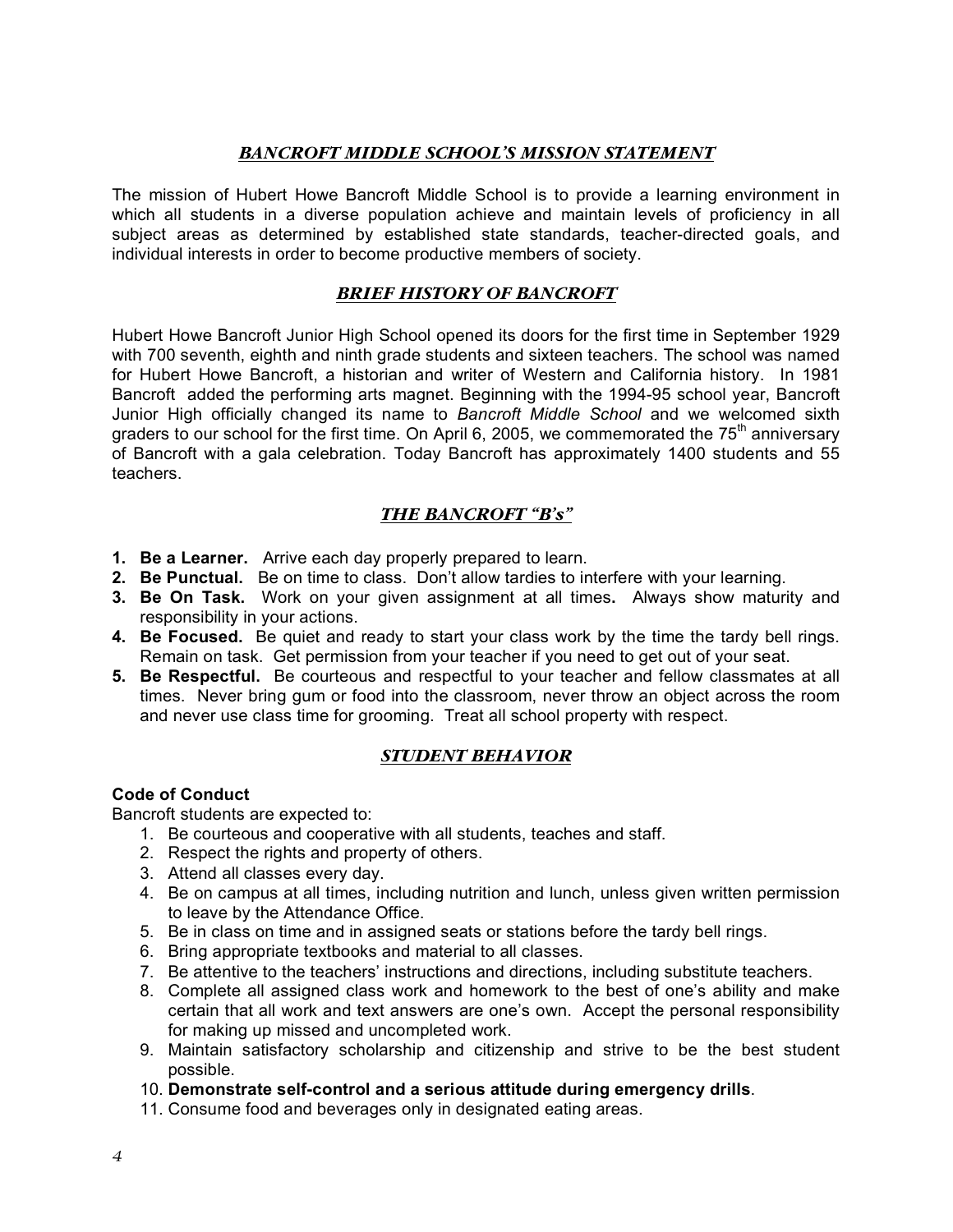12. Abide by all school and district rules and policies. Bancroft students are expected to *avoid* involvement in situations that may disrupt the educational process or present a danger to themselves or others.

## **These situations include:**

- A. Disrupting the classroom with unreasonable or inappropriate behavior.
- B. Using abusive or vulgar language toward others including cursing and ethnic / racial slurs.
- C. Engaging in threatening or combative behavior, which may lead to fights and injury to others.
- D. Participating in disruptive activities with or sponsored by off-campus groups.
- E. Leaving class or campus at any time without written permission from school staff.
- F. Selling or trading items for personal profit or gain.
- G. Taking or damaging the property of others.
- H. Possessing, using or furnishing any implement which may be used to vandalize school property, including markers, paint, and/or etching tools. *White Out* **is not allowed at school.**
- I. Possessing, using or selling alcohol, cigarettes or other illegal substances at school.
- J. Possessing, using or selling fireworks or explosives of any kind at school.
- K. Possessing any knife, firearm or replica of a firearm at school.

## *CELL PHONES, CAMERAS AND I-PODS ARE FORBIDDEN ON CAMPUS*

Any ELECTRONIC DEVICE that is seen or heard will be confiscated and released **only to a parent.** If a student has an emergency, he/she may get permission to use the telephone in the Main Office or the Counseling Office. We are **not responsible** for the loss of electronic devices that are not to be brought to school in the first place.

## *DRESS FOR SUCCESS*

Students are required to wear a **white or Navy** knit polo shirt and **navy blue or khaki** pants, skirts, jumpers, or shorts. Violating the *Dress For Success* dress code will result in disciplinary action. Please adhere to all aspects of the *dress for success dress code:*

- 1. **The wearing of hooded sweatshirts is forbidden on school campus.**
- 2. Shoes should fasten securely, with laces tied and Velcro straps closed. **Open toe and/or open back shoes** are **NOT** allowed.
- 3. Students may wear hats, visors or caps during PE, but **are forbidden** to wear them on campus at any other time. **Hats, visors and caps are subject to confiscation if worn inside any school buildings.**
- 4. Students may not wear sunglasses due to safety reasons.
- 5. Boys must only wear the required polo shirts at all times and MAY NOT wear sleeveless undershirts, tank-top shirts, including team jerseys, or bare midriff shirts. **T-shirts cannot hang below the** *Dress For Success* **polo shirt**.
- 6. Girls must only wear the required polo shirts. Girls MAY NOT wear see-through tops, tube tops, halter tops, bare midriff tops, or spaghetti-strap tops. "Baby-tees" are NOT allowed. Stomachs and chests must be covered at all times.
- 7. **Sweaters or sweatshirts worn over the** *Dress For Success* **polo shirts must be navy blue, khaki, or white and may not have any printing other than the Bancroft emblem and logo. T-shirts worn under the polo shirt must also be navy blue or white.**
- 8. Polo shirts must not be overlong or oversized. **Neatness will be stressed.**
- 9. Pants must be hemmed and not split. **Pants must not drop below the top of the shoes.** Oversized, baggy, or sagging pants are not accepted in the Bancroft *Dress For*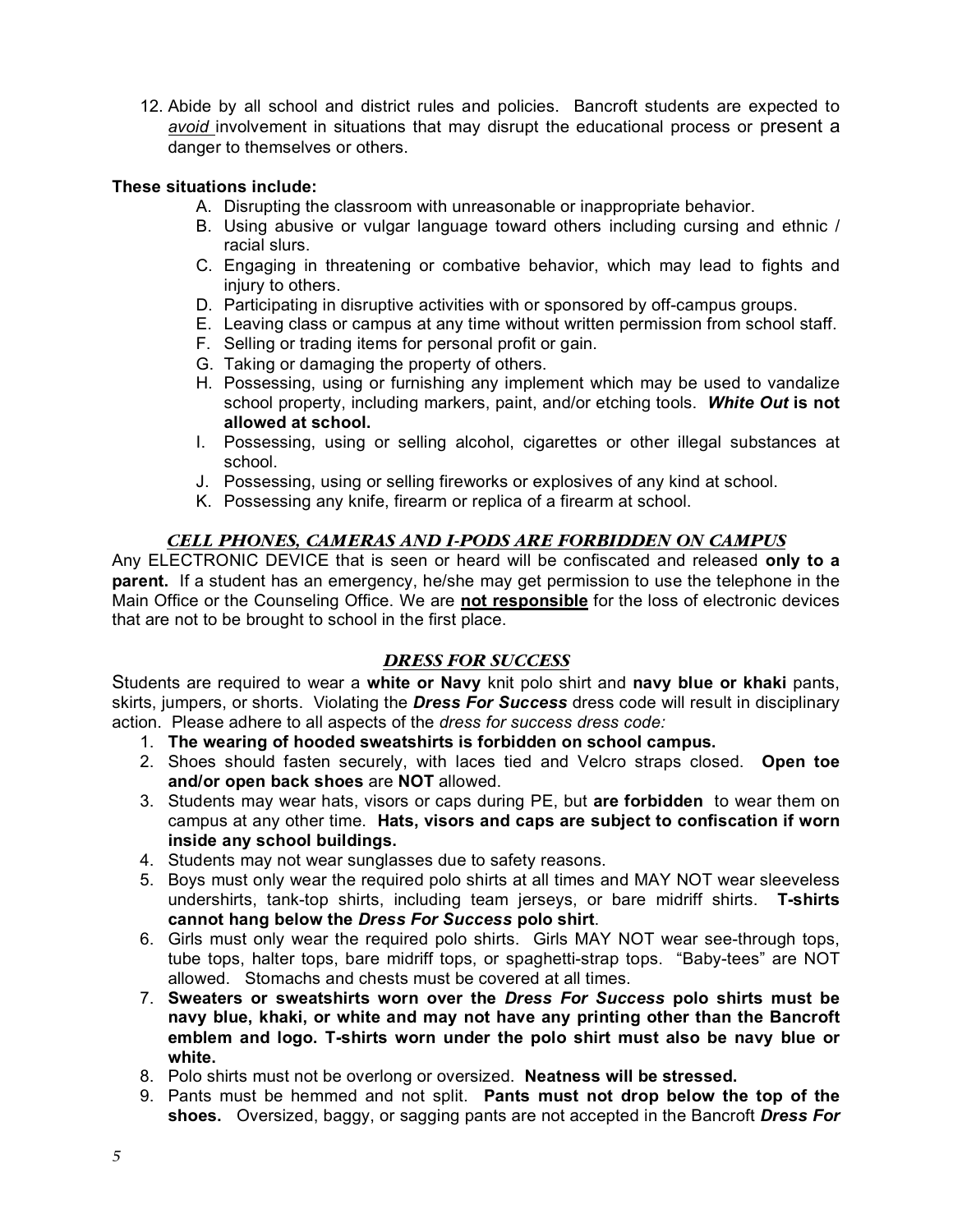*Success* dress code. Belts should be worn to hold pants at the waist; no initial buckles are allowed.

- 10. Students may wear hemmed shorts of reasonable length; shorts may not be below the knees. Students MAY NOT WEAR short-shorts, athletic (PE) shorts or cut-offs, sweat pants or dance pants.
- 11. Short skirts are not allowed. Skirts and shorts must cover at least the mid-thigh and be appropriate for all school activities.
- 12. Students may not wear special fashion items that have metal studs, spikes, large buckles, buckles with letters or initials, and chains or items that impair safety and movement. This includes steel-toed shoes.
- 13. Students may not wear or display articles or apparel that serves as "group identification attire" for off campus groups. These include gloves, gang "rags," special hats, earrings, and clothing with special markings.
- 14. For safety reasons, students may not wear overly large hoop or long earrings.
- 15. Nail length must be reasonable for all students.

Violating the *Dress For Success* dress code may result in the following: Items may be confiscated and released only to parents; parents may be called to pick up the student or to bring appropriate clothing.

## *"OPERATION ON TIME"*

All students are expected to be in class and in their assigned seats before the tardy bell rings. Tardies will affect your grades.<br>1. Tardy 1-3 Teacher warns/cou

- Teacher warns/counsels student.
- 
- 2. Tardy 2-3 Student receives "S" in Cooperation (teacher discretion.)<br>3. Tardy 3-4 Student receives "U" in Cooperation (teacher discretion.) Student receives "U" in Cooperation (teacher discretion.)
- **4. Students with excessive tardies (4 or more) may be required to appear before the**  *Student Discipline Review Board.*

## *CONSEQUENCES OF DISCIPLINARY INFRACTIONS*

Students must observe school rules in order to maintain an environment conducive to learning. Consequences of disciplinary infractions will depend upon the severity of the offences. **In some cases students will be required to appear before the Student Discipline Review Board.** Bancroft maintains a program of "progressive discipline."

- 1. Students **must** respect the rights and property of others. Threatening other students, stealing or extorting money or other property from fellow students is never tolerated. Extreme disciplinary action will be taken against students who engage in these acts.
- 2. Neither fighting nor rough horseplay is acceptable behavior at Bancroft. Fighting, even "play fighting" between students can result in suspension from school.
- 3. Students are expected to use appropriate language that is not abusive to anyone. Students making profane, crude, offensive or insulting remarks will be referred to the Dean's Office and may be suspended from school.
- 4. A student's willful failure to follow instructions given by a teacher or other adult in authority is considered DEFIANCE and may result in suspension.
- 5. Possession of drugs, alcohol or tobacco will result in immediate and strict disciplinary action which may include arrest and / or expulsion.
- 6. Possession of dangerous items such as matches, firecrackers and weapons including knives and guns – will result in immediate and strict disciplinary action which may include arrest and / or expulsion.
- 7. Students are not to bring cameras, radios, tape recorders and laser devices to school. These items will be confiscated and released only to parents. I-pods and small handheld electronic games may be used during nutrition and lunch but **must** be placed in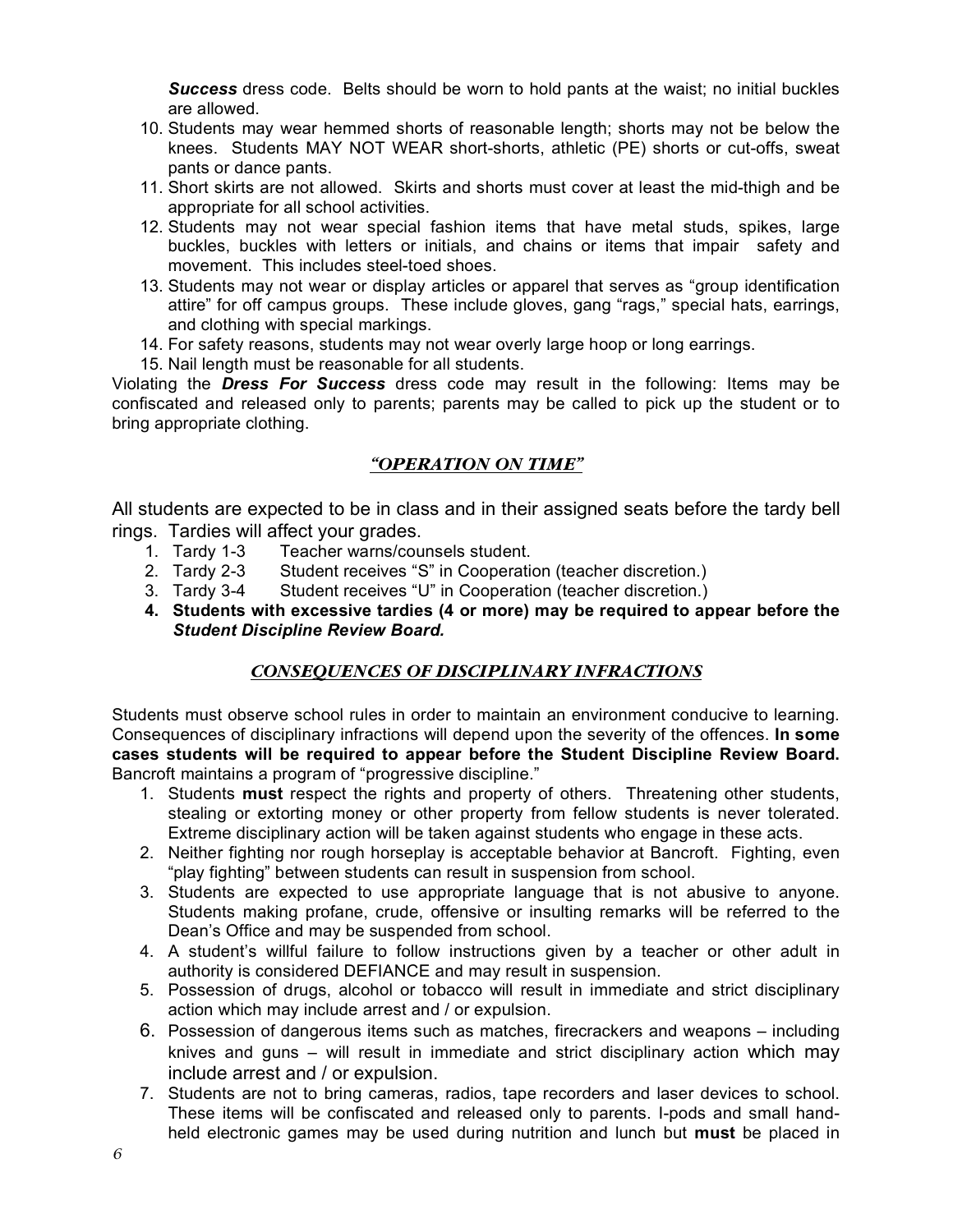backpacks immediately at the ringing of the bell. The school **is not responsible** for theft or loss of these items. DON'T BRING THEM TO SCHOOL!!

- 8. During passing periods, students must act appropriately in the halls and refrain from eating, drinking, running, shoving, pushing, or engaging in loud and boisterous behavior. They should not block the flow of traffic, but should proceed quickly and orderly to their classes.
- 9. Students are expected to abide by the rules and procedures established for each class. They must follow the teacher's directions and demonstrate respect for the teacher, fellow students and themselves. Failure to abide by classroom rules will result in disciplinary action.
- 10. Students must never deface or damage school property. Markers, "white out" paint and spray cans are absolutely forbidden on campus. Extreme disciplinary action will be taken against students who deface property or engage in acts of vandalism.
- 11. No "gang lettering" is permitted on school papers, folders, books, backpacks, etc. Any items with gang lettering will be confiscated.
- 12. **Bancroft supports a** *zero tolerance policy* **for the use of alcohol, tobacco and other drugs.**

## *DANCE AND P.E.CLASSES*

Bancroft's Performing Arts Magnet students will take dance classes; all other students will take physical education classes. Both classes require students to change from their *Dress for Success* uniforms into special clothing. Students generally wear shorts or tights for dance class; however P.E. students must wear the required P.E. uniform – navy blue shorts or sweats and the Bancroft t-shirt. Students can purchase P.E. uniforms from the Student Store.

Failure to change daily into your P.E. uniform or dance clothes will affect your P.E./dance grade. It is your responsibility to keep track of your P.E./dance clothes and keep them clean.

You will be issued a P.E. locker to store your books and personal belongings during P.E./dance class time only. At the end of class, you must remove all of your books and personal items from your locker. You will not be given a pass to return to your locker because you forgot something. **You should never give your locker combination to anyone or share your locker.** All students are reminded that the school is not responsible for any theft or vandalism that may occur regarding P.E. lockers.

## *WEAPONS ON CAMPUS – HOTLINE*

If you would like to anonymously report a weapon on campus, call 1-800-954-HELP.

## *METAL DETECTORS AND SCANNERS*

All persons who enter the Bancroft campus are subject to search by a metal detector. Random searches will be conducted regularly. This is a preventative measure. Scanning procedures and names of participants are kept by the school police.

## *CLEAN CAMPUS*

Chewing gum is not permitted on campus. Careless disposal of gum in drinking fountains, on furniture, floors and sidewalks creates sanitation and cleaning problem, with costly repairs. Students must keep the school clean at all times to maintain a safe and healthy learning environment. **Bancroft is your school – show your school spirit by keeping the campus clean!**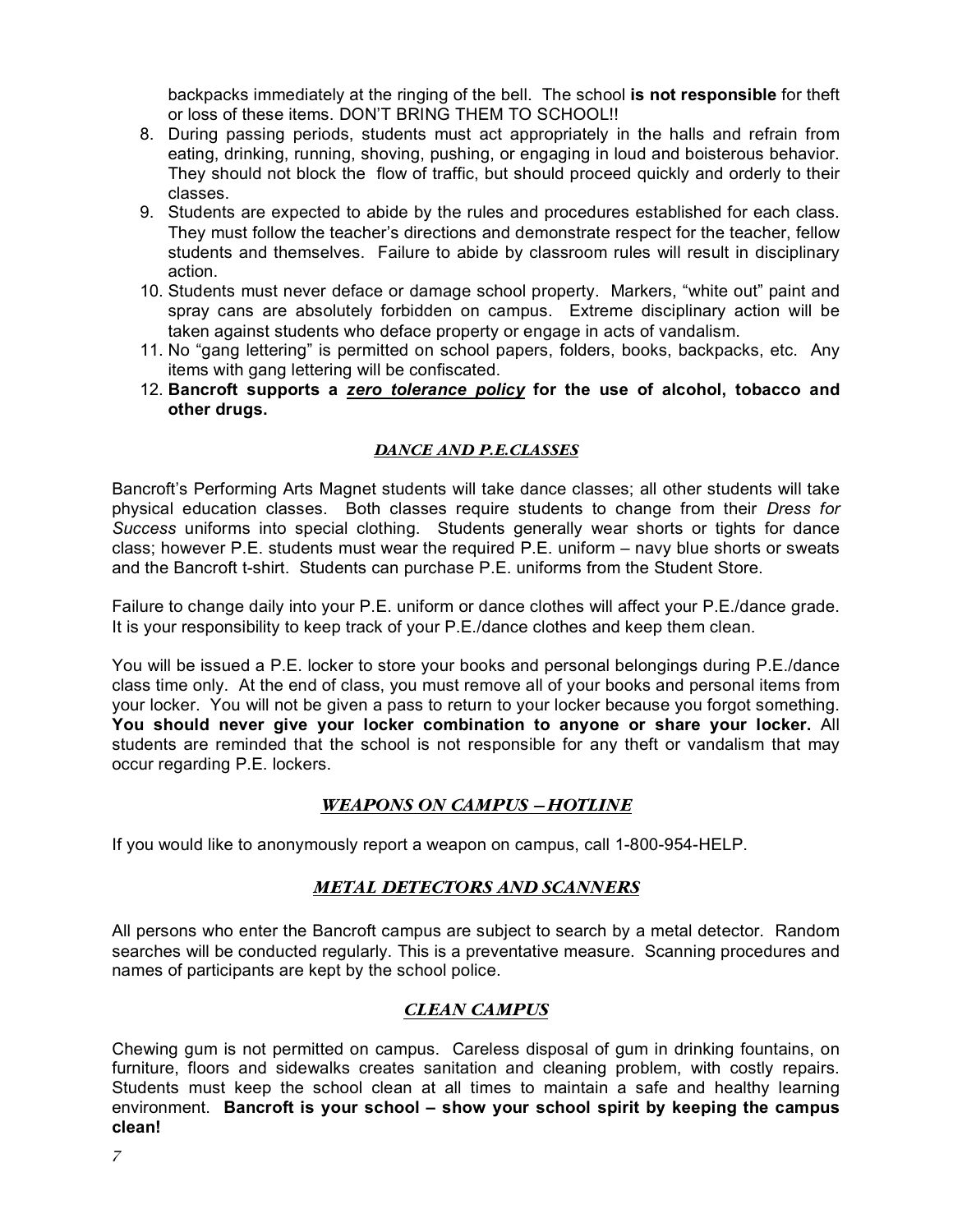## *SEXUAL HARASSMENT*

**Sexual harassment is against the law**. Students may be suspended, transferred or even arrested if suspected of sexual harassment. Sexual harassment includes:

- 1. Unwanted sexual advances, such as trying to start a boyfriend / girlfriend relationship when the other person doesn't want to.
- 2. Making threats, giving someone "sexual looks" or making sexual gestures.
- 3. Showing someone "dirty pictures" or objects.
- 4. Touching someone in a way he/she does not like, or bumping or blocking someone.
- 5. Saying sexual things, making sexual comments or writing sexual notes.

### *SUGGESTED LIST OF DAILY SCHOOL SUPPLIES*

The following supplies should be brought to your academic classes each day: Some departments or teachers may request additional items.

- 1. Student planner and the control of the Student planner and the T. Eraser
- 
- 3. Loose-leaf notebook paper (NO frilly edges) 9. Set of colored pencils
- 4. Two pens (blue or black ink) 10. Metric ruler
- 
- 
- 
- 2. 3-ring binder with dividers example 3. One pack of 3 X 5 index cards
	-
	-
- 5. One red or green pen 11. A spiral or composition notebook
- 6. At least two # 2 pencils 12. A pocket dictionary (optional)

## *COUGAR STUDENT STORE*

The student store is open during nutrition and lunch and is a convenient place for you to buy snacks, drinks, school supplies, school polo shirts or sweatshirts, and your PE uniform. Some students are allowed to work in the student store. The proceeds from the student store are deposited into the student body fund. This fund promotes the general welfare and morale of the students, and helps sponsor the drill team, lunch-time sports, music and drama. In addition, the student body fund supports student awards, yearbook, culmination activities and your student planner.

#### *STUDENT ACTIVITIES*

Bancroft has numerous activities and programs to involve all students. **Our Performing Arts Magnet Program** offers dance, music and drama classes. Students may also take art, journalism, film workshop, yearbook, and foreign language. Students may enroll in Bancroft's leadership class and participate on the Student Council. Homerooms enjoy competing against each other in our lunchtime sports tournaments.

## *STUDENT ELIGIBILITY FOR SCHOOL ACTIVITIES*

Students must meet district eligibility requirements in order to participate in curricular school field trips,  $8<sup>th</sup>$  grade activities and culmination, and the dance, music and drama productions. To be eligible, students must have a C average with no more than two FAILS, no more than four U's, with no more than two U's in cooperation. The eligibility policy is strictly enforced.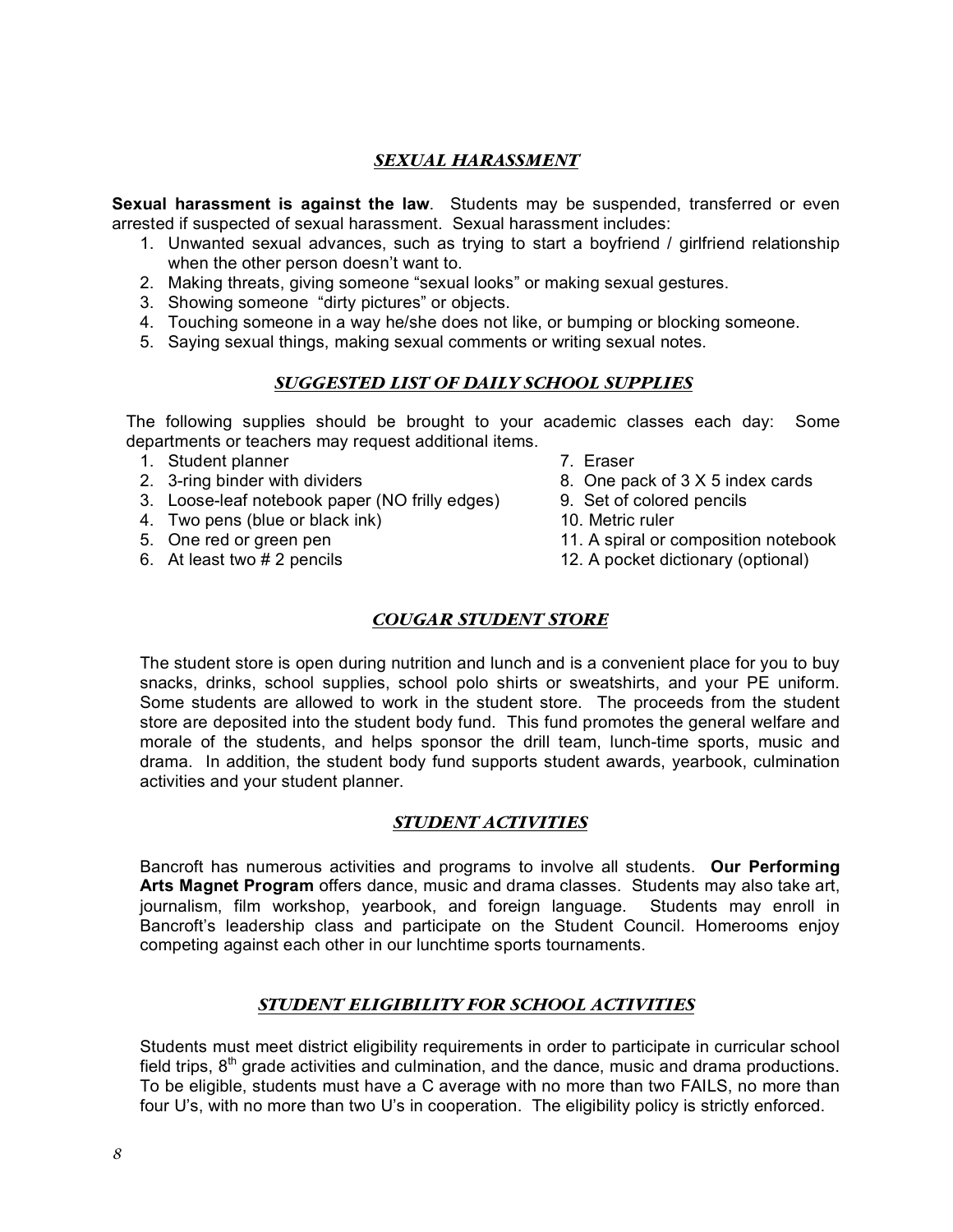## *AFTER SCHOOL AND INTERVENTION PROGRAMS*

Bancroft has several after-school programs which are staffed by Bancroft faculty and are open to all students:

- **Bancroft Stars** also known as the LACER program is an after school program in which students take dance, drama, art, music, cooking, chess and board games, karate, swimming at the YMCA, and other sports. "Stars" also go on trips to special movie previews and other fun field trips. **(M-F 3:13 – 4:30)**
- *Teamworks* **(Th 3:15 4:15)**
- **After School Library Hours (M-Th 3:15 4:00)**
- **Extended Learning Program (ELP)**  ELP is a special intervention class for students who need extra assistance in reading or math. **(M, W 3:15 – 4:30)**
- **English Learners Acquisition Program (ELAP)** ELAP is a special intervention class for English Learners. **(M, W 3:15 – 4:30)**
- **Tutoring**  Time will be announced.

## *STUDENT I.D. CARDS*

Student I.D. cards serve as identification for all students at Bancroft Middle School. Students should carry their I.D. cards at all times and present them upon request. I.D. cards are needed to check out library books. There is a \$3.00 charge to replace a lost or stolen I.D. card.

## *LUNCH TIME*

Students may bring lunch from home or purchase food items at school. A complete tray lunch and a la carte items are available from the cafeteria. Snack items are also available for purchase at the Student Store.

#### **Lunch Time Procedures:**

- Students must take care of personal business and clear all buildings within **five minutes**  after the passing bell to lunch.
- School buildings will remain closed.
- Students with library passes may report to the library at the beginning of lunch. Students should enter the building at the main double doors leading from the yard and proceed upstairs.
- All students must eat only in the designated lunch area which includes the covered table area and the areas in the immediate vicinity. NO FOOD IS ALLOWED ON BLACK TOPPED P.E. AREA.
- Students may not eat in the Eighth Grade Patio, on the volleyball courts, the handball courts, in the bungalow areas, the stairs leading to the North Building, or the P.E. field.
- Restrooms are available in the J Building near the covered lunch area.
- Counselors, administrators and teachers may assign nutrition or lunch time campus beautification to students involved in disruptive behavior.
- The Chess Club and Film Club meet during lunch. All students are invited to attend.
- •Students are allowed to bring personal athletic equipment (i.e. basketballs) to school for use during nutrition and lunch.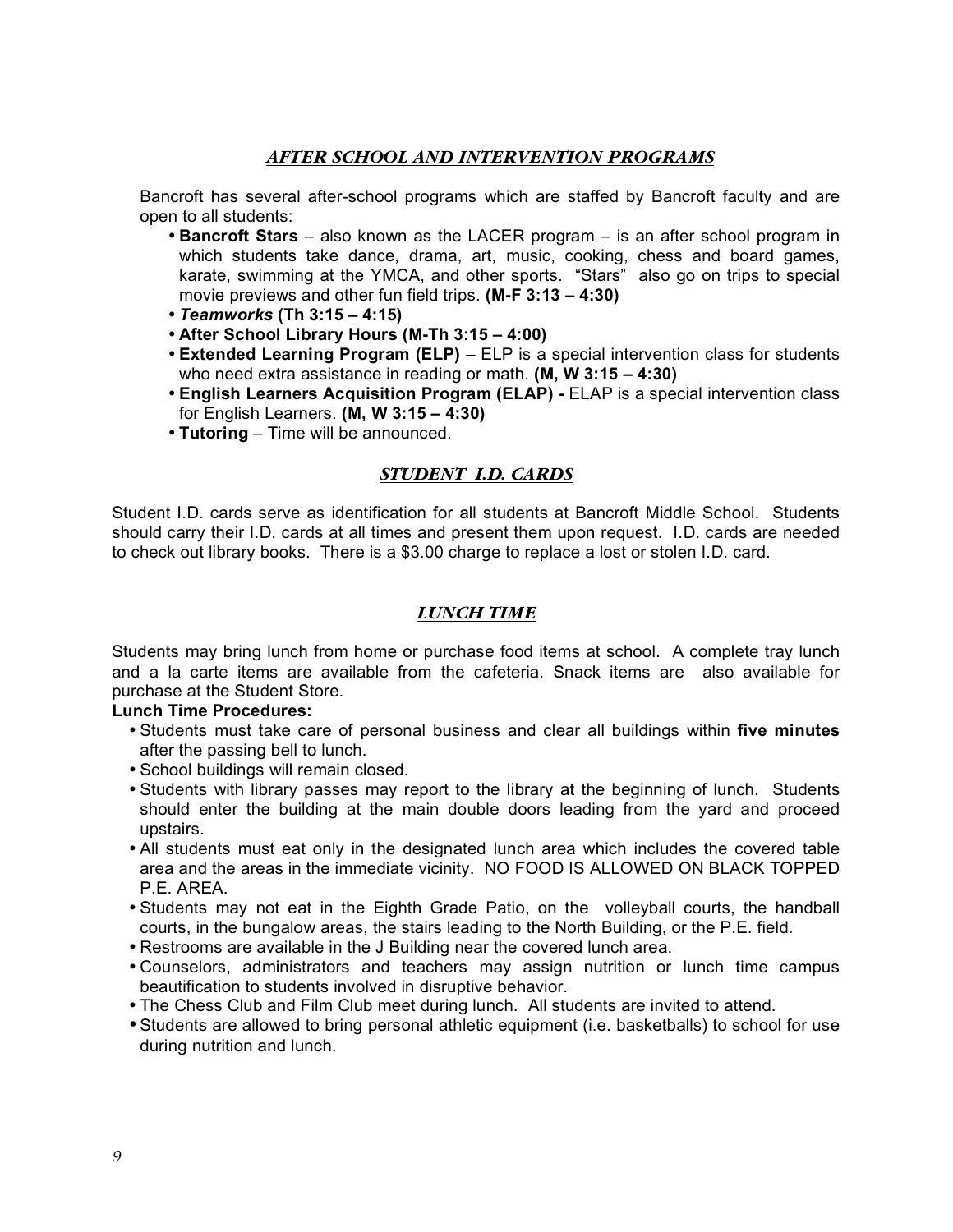## *STUDENT ACADEMICS*

#### **Required Student Materials**

All Bancroft students must bring all materials required by their teachers on a daily basis.

#### **Report Cards**

Progress reports are issued approximately five weeks after the start of the semester. Midterm and final grades are given at the 10-week and 20-week points, respectively. Teachers will send home other notices of progress as appropriate. Parent conferences may be requested at any time.

#### **Textbooks**

Textbooks are distributed at the beginning of the school year. *Textbooks must be covered*. Book covers are available in the Main Office. Worn out book covers need to be replaced immediately. **The teacher's name and student's name must be written on the inside cover of the book.** 

Students must pay for lost or damaged textbooks. Payment must be made before the student can be issued a replacement book. Students must clear all textbook debts in order to receive the final report card, obtain final clearance when checking out of school, or obtain eligibility for culmination.

#### **Paper Headings**

The standard heading should be placed in the upper right hand corner of the page.

Standard Heading:

 Last Name, First Name Subject, Class Period **Date Date Date** 

#### **Homework Policy**

Middle School students may have homework from 1 to 2 hours each night. Additionally, students will also be assigned book reports and special projects. In addition, all students should read for pleasure a minimum of 20 minutes each night. *The State of California recommends students read one million words per year by the end of the eighth grade.* Parents may call the school to request homework if students are out for prolong periods of time. Assignments may be picked up 24 hours after the initial request. Students are required to complete all homework and make-up assignments.

#### **Homework Buddies**

Students need homework buddies in each class. A homework buddy is someone to call for assignments when a student has been absent or when a student is unclear about the details of an assignment.

| <b>Subject</b> | <b>Buddy</b> | <b>Phone Number</b> |  |
|----------------|--------------|---------------------|--|
|                |              |                     |  |
|                |              |                     |  |
|                |              |                     |  |
|                |              |                     |  |

#### **Student Guidelines for Homework**

1. Homework, once assigned by the teacher, becomes the responsibility of the student who should know the content, process and due date.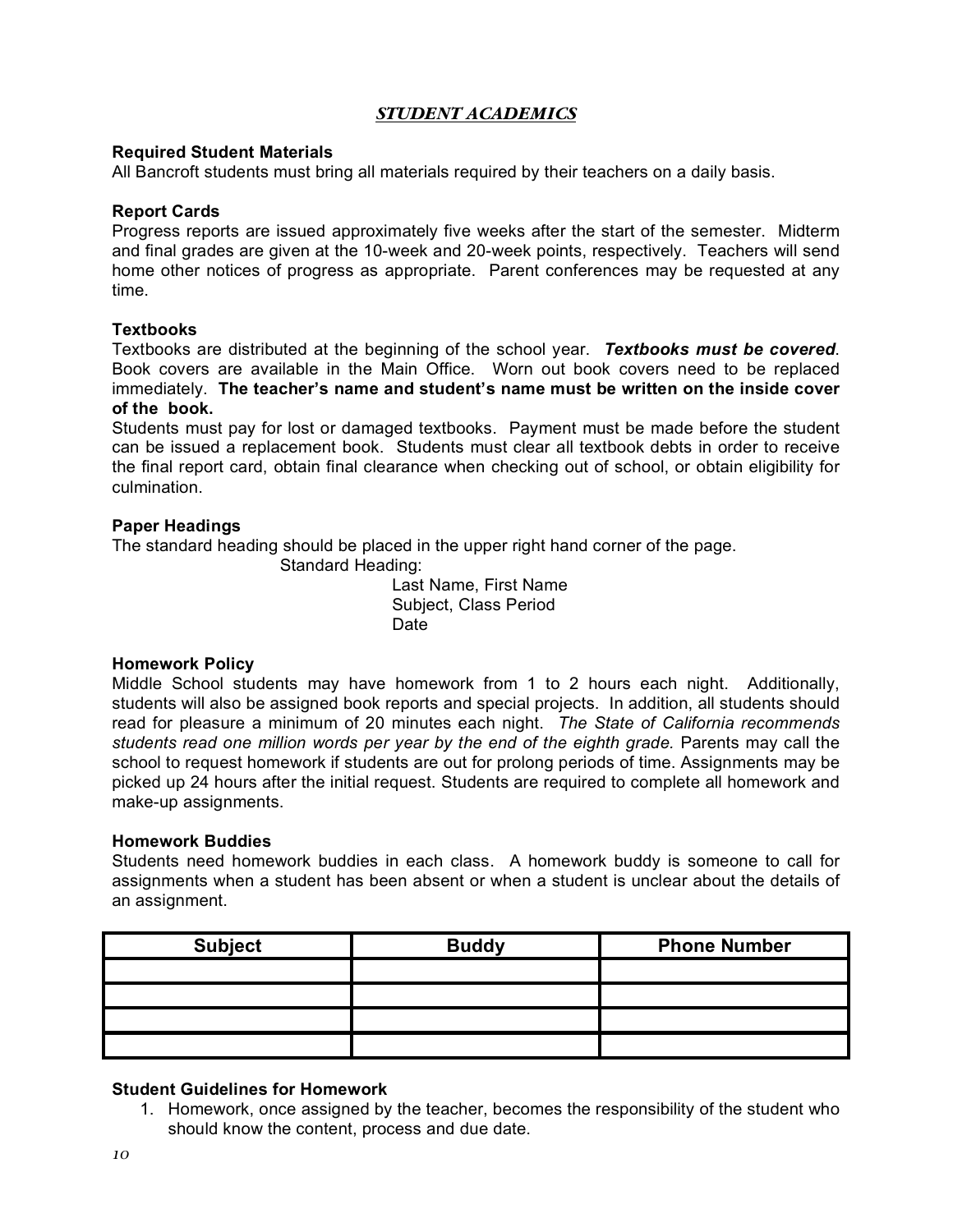- 2. It is the responsibility of the student to ask the teacher questions if he/she does not understand the homework assignment.
- 3. It is the responsibility of the student to inform the teacher in advance of any personal situation, which may make it difficult to complete the homework assignment on time.
- 4. Every student should have a three-ring notebook with dividers for each period to keep all schoolwork including homework.
- 5. Homework includes studying for tests and reviewing material presented in class.
- 6. Students are expected to cultivate independent study habits through homework by following study techniques outlined by teachers and listed below and by practicing skills developed in class.
- 7. **Write all class agendas and assignments in your Planner.**

### **Tips on How To Study**

- 1. Find a quiet place to study. Make sure it has plenty of light and is free of distractions such as radio or TV.
- 2. Have all your necessary supplies close at hand, such as pencils, paper, books, a dictionary and a ruler.
- 3. Schedule study time at the same time every day so that studying becomes a habit.
- 4. Budget your study time. Make a schedule. Allow more time for difficult subjects. Set time limits for each assignment. Take short breaks.
- 5. Organize a notebook. Have a separate section for each subject. Take notes in class for review.
- 6. Keep assignment page for each class. Record class work and homework assignments and the marks you receive.
- 7. Review the material before you begin to study. Concentrate on what you are reading. Reread those parts you do not fully understand. Take notes.
- 8. Review your work by asking yourself questions and by summarizing what you have studied. Use your notes and textbook for review.
- 9. If you cannot find an answer, bring the question to class the next day.
- 10. **Have a positive attitude towards studying. It is the key to success**.

## *SCHOOL POLICIES*

#### **Telephone Use**

Use of the school telephone is limited to important home contacts related to school business. A pay telephone is available in the Main Office **before and after school only.** Students may only leave the classroom to make a telephone call in an extreme emergency. **Cell phones are forbidden on campus.** 

#### **Closed Campus**

Bancroft Middle School is a closed campus. All students are required to stay on campus for the entire school day. Students may only leave early if a parent/guardian signs them out in the Attendance Office. The Los Angeles Police Department will "ticket" any student found out of school without permission between the hours of 8:30 am and 1:30 pm. The fine may be up to \$250.00 and/or community service.

#### **Visitors**

**All visitors are required to check in with the Front Desk or Main Office** upon entering the campus. Visiting friends or relatives are not allowed to attend class with students. All visitors must have a yellow visitor's badge. Parents may not attend classes unannounced.

#### **Attendance**

Students are expected to attend school regularly and arrive on time. Satisfactory school progress is dependent upon regular school attendance. If you must be absent for a doctor's appointment or emergency, make the absence as short as possible. Do not stay out all day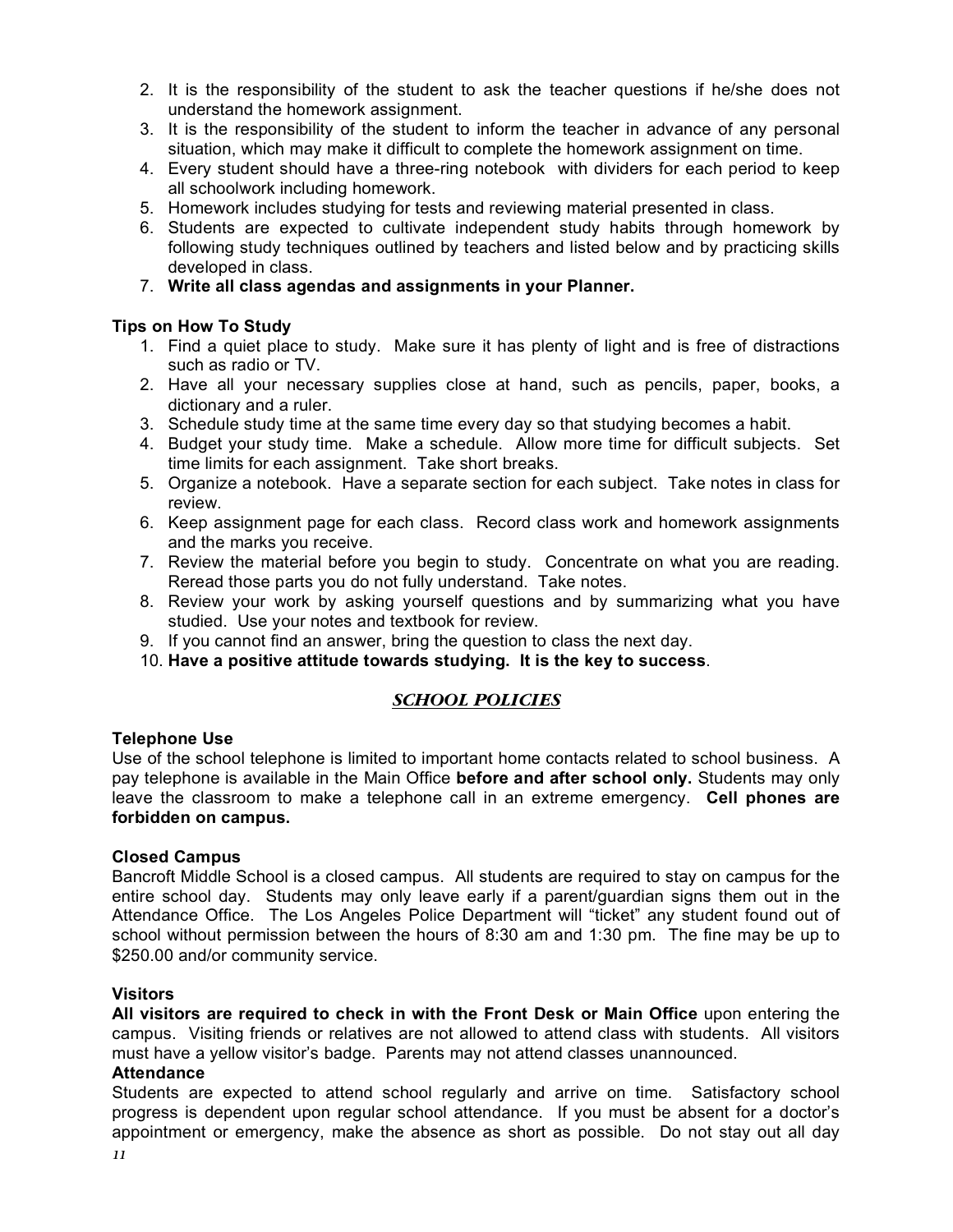when you can attend one or more classes. You will be admitted at the moment you arrive. Our Phone Master system will telephone home every day that you are absent.

## **Returning From an Absence**

A student returning from an absence must bring a note signed by a parent/guardian stating the child's name, dates of absence, and the reason for the absence. The note must be taken to the Attendance Office **before** first period on the day the student returns to school. The Attendance Office opens at 7:15 am to re-admit students. A student absent for five (5) or more days due to illness must provide a doctor's note and must be seen by the school nurse

### **Late Arrival**

Students must have a note from their parents explaining the reason for tardiness. **If you arrive after 8:00 am, do not go to class. Go to the Attendance Office (AO) to be cleared in ISIS**. The AO will then give you a pass to class. Excessive tardies may result in disciplinary action.

### **Leaving School During the School Day**

If you need to leave school during the day, you must give the Attendance Office a note from your parent /guardian with your phone number and the reason and time you need to leave school. Report to the AO before leaving school for a permit to leave. Report again to the AO when you return. The adult picking up a child from school must have a photo ID and must be in the school's computer or on the student's Emergency Card.

#### **Change of Address or Telephone Number**

It is your responsibility to immediately report a change of address or telephone number to the Attendance Office. It is very important that the school has accurate information where a parent or guardian can be reached in an emergency, such as an accident or illness. Student Emergency Cards must be current.

#### **Illness / Injury**

If a student suffers a minor injury or becomes ill while at school, the student should immediately notify a staff member. If a student is injured or becomes ill during a passing period, the student should check in with his/her next classroom teacher for permission to report to the health office. If it appears that a student has a serious injury and/or appears to be in pain, do not attempt to move the student. Contact a staff member immediately.

#### **MTA Bus Passes**

Student bus passes are sold by the Los Angeles Metropolitan Transportation Authority. This pass is for unlimited riding on most District lines within the Los Angeles County. Applications may be obtained in the Attendance Office.

#### **Meals**

The cafeteria opens at 7:15 AM. Breakfast, nutrition and lunch are available in the hash lines. The Student Store also sells snack items during nutrition and lunch. Bancroft participates in the Federal Meal Program. Meals are provided at no cost or at reduced prices to those who qualify. Meal applications are given to students early each school year to take home to parents. **The No Child Left Behind Education Act requires that** *all* **students complete a meal application.** Those who qualify receive meal tickets several times a year. Tickets should be kept in a secure spot as lost tickets cannot be replaced. Students must not sell their meal tickets. Students without tickets can purchase meals - \$1.00 for nutrition and \$1.25 for lunch. See Where to Go For Help if you have any questions about the Federal Meal Program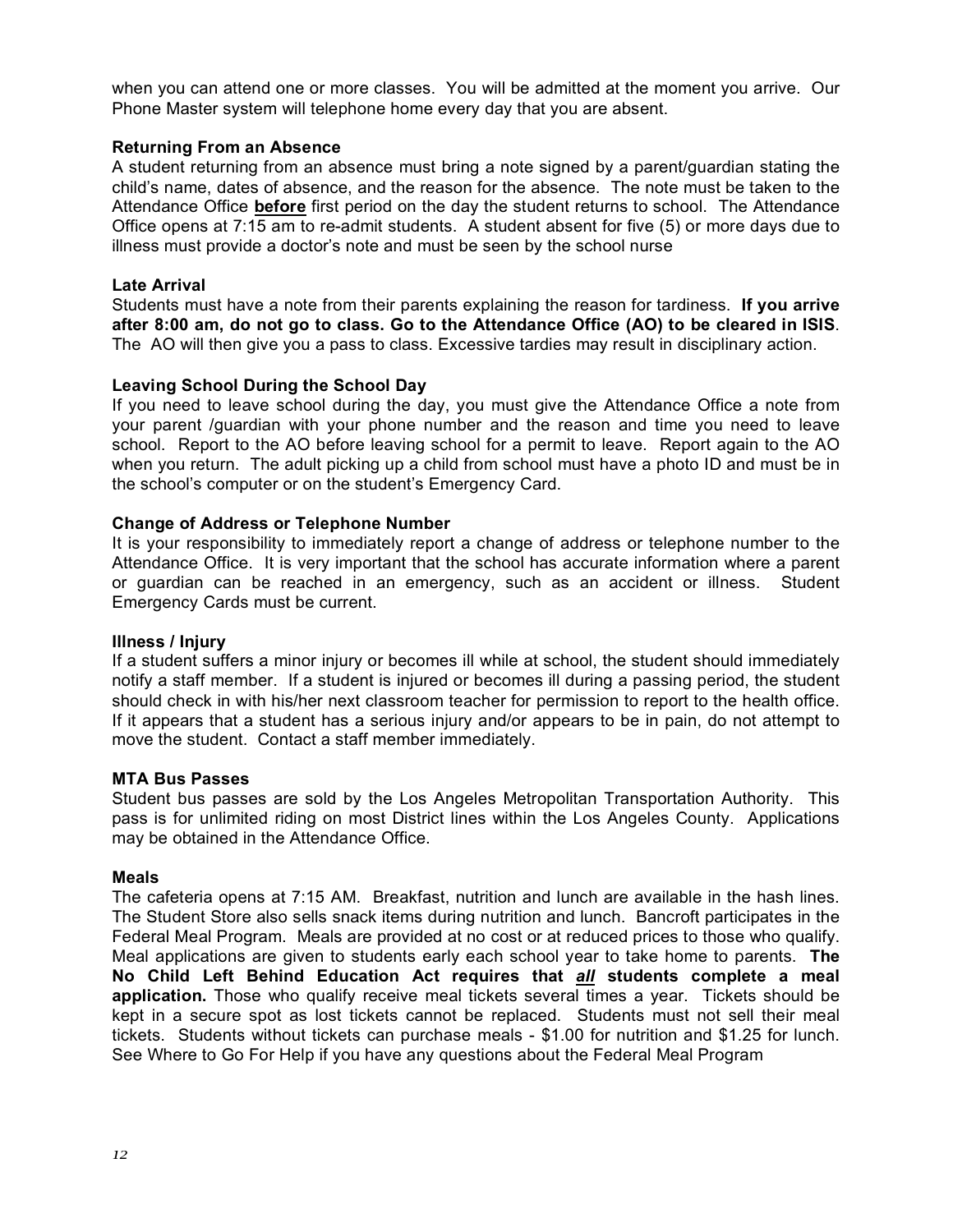### **Messages**

Only in the case of an emergency will the attendance office forward messages from parent to student. To prevent unnecessary classroom disruptions, non-emergency messages will not be delivered.

## *POLICIES REGARDING STUDENT HEALTH*

#### **Health and Medical Condition**

A school administrator and the school nurse must be notified if a student with a medical or health condition requires accommodation at school in order to participate in the educational program.

### **Medication at School**

Students must have written consent in order to carry or use medication on campus. A student who needs to take medication during school hours must have a statement to this effect on file in the Health Office, signed by the prescribing physician and the parent / guardian. The required forms are available in the Health Office. School health personnel do not prescribe or give advice regarding medication.

#### **Disease and Injury**

A student returning to school following a serious or prolonged illness, surgery or other hospitalization, must have a written permission from a licensed health care provider, including any recommendation regarding physical activity. Safety procedures required by the school administration and the health services personnel must be agreeable to the parents / guardian prior to the readmission to school.

A student returning to school with sutures, casts, crutches, leg brace(s) or a wheelchair must have a physician's written permission to attend school and must comply with any safety procedures required by the school and health services personnel

An excuse (less than 10 weeks) from a physical education class may be granted to a student who is unable to participate in a regular or modified curriculum for a temporary period of time due to illness or injury. A written request is needed from the student's health care provider.

## *SCHOOL SAFETY*

The safety of all students is a priority at Bancroft. Fire drills are conducted monthly and lockdown and earthquake drills are conducted on a regular basis. Special considerations are made for our students who use crutches or wheelchairs. Students should take emergency drills seriously and display their best behavior. During emergency drills, students are taught take cover procedures, how to leave their classrooms, where to stand on the yard, and where to reconvene with parents if necessary. The school's Safety Plan is kept in the Main Office and is available upon request.

### Important Tip

This planner has been designed especially for you. Read the handbook section carefully and refer to it often. Daily use of the planner will help you stay organized. Use it to write class agendas, assignments and due dates. Parents and teachers can also use the planner to write notes to each other. Make your planner your most important study tool.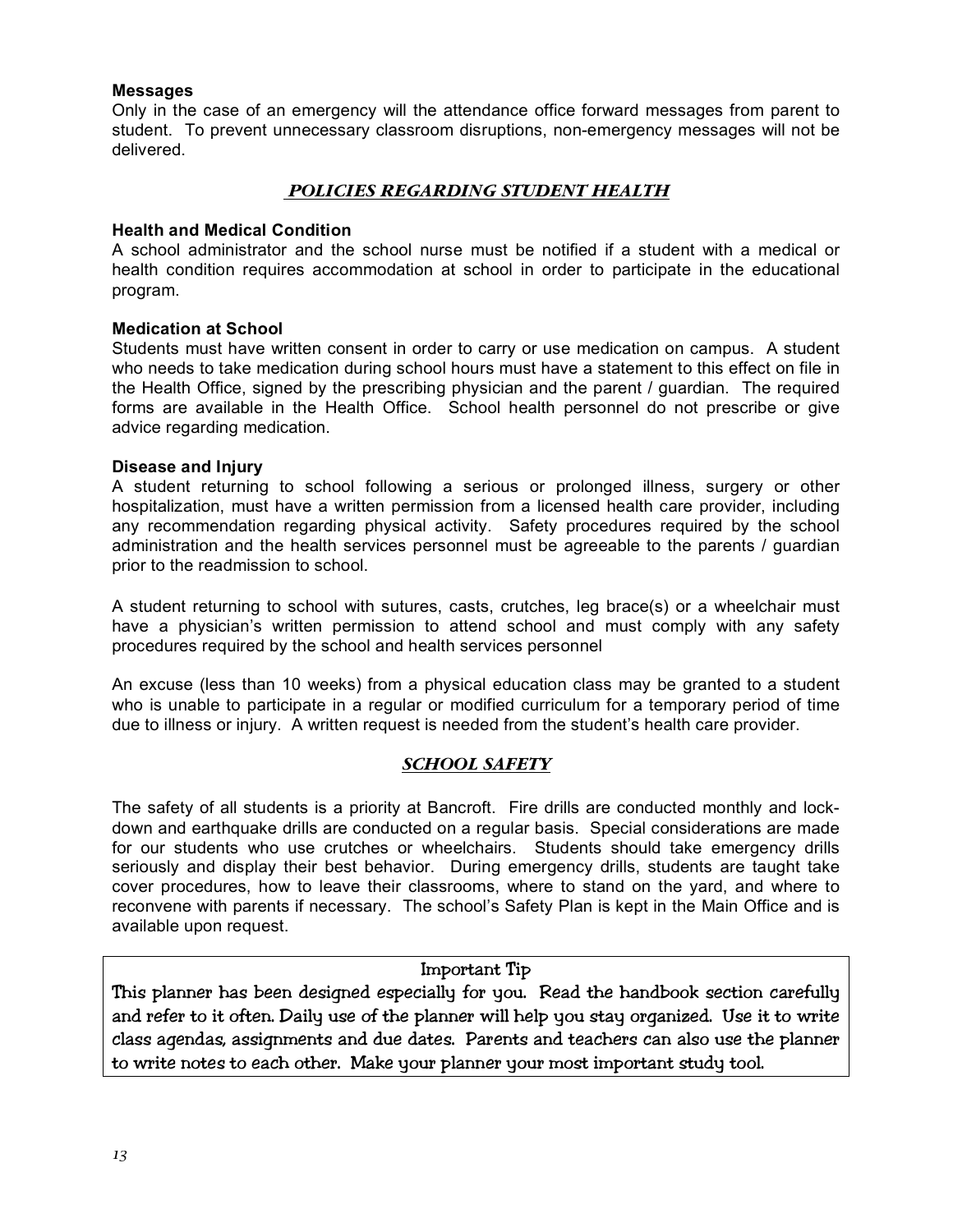#### **"DISCIPLINE STANDARDS"**

#### *TARDY TO CLASS*

I was tardy to class today. It does not matter how many minutes I was tardy, the fact is I was not in class, in my assigned seat and ready to work when the tardy bell rang. I know it is my responsibility to be prepared and take my education seriously. One way of showing this is to always be punctual to class. Arriving to class tardy, I missed some important information, but more importantly, I needlessly interrupted my learning by missing important information the teacher presented. I am expected to be on time to class and it is my responsibility to live up to this expectation. I will do my best to always arrive on time to class.

#### *LEAVING ONE'S SEAT, TALKING OR GOOFING AROUND*

My teacher reprimanded me because I was out of my seat without permission, talking needlessly, or acting foolishly. All of these behaviors show a disregard for class rules and procedures, interrupt the teacher and disturb my fellow students. I demonstrated disrespect toward my teacher and classmates; however, more importantly, I realize that I interrupted my learning by not remaining on task and not remaining focused. I am expected to be attentive and respectful at all times and it is my responsibility to live up to these expectations. I will refrain from foolish actions in my classroom in the future and do my best to behave with maturity and respect.

#### *NOT BRINGING MATERIALS*

I came to class today without my textbook and/or the necessary materials that I need to be successful in this class. I know it is my job as a student to organize all of my materials in a timely manner so that I can always arrive to class properly prepared. I must take my job as a student seriously. When I come to class without my textbook, notebook paper, pencils and pens I am ill-prepared for the day's lesson, but more importantly I am interrupting my learning because I am unable to participate in the day's activities. I am expected to be prepared for class and it is my responsibility to live up to this expectation. I will show respect for myself by being prepared for class with all that I am required to have.

#### *DAMAGING SCHOOL PROPERTY*

I defaced school property by writing graffiti on it, ripping or cutting it, sticking gum on it or taking it apart. I realize that defacing school property shows disrespect toward my parents, my teachers, my school, my fellow classmates and me. I further realize that because I defaced school property I must be reprimanded, sent to the office, and/or have a parent conference, all of which take time away from my learning. I am capable of acting in a mature manner at all times. I am expected to treat all school property with respect and it is my responsibility to live up to this expectation.